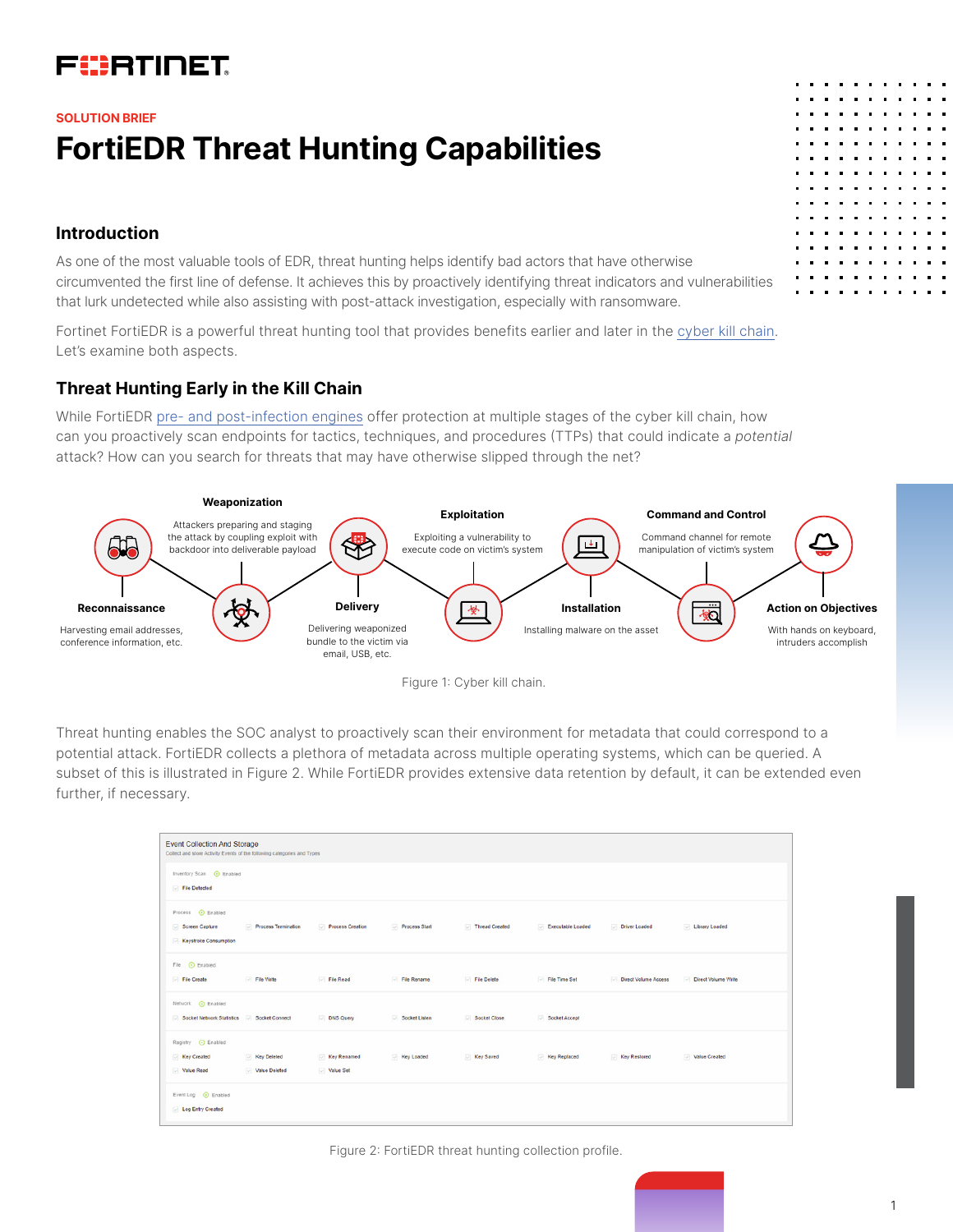Each of these data points (or a combination) could reflect TTPs. This empowers the SOC analyst to better understand their attack surface and pinpoint potential attack vectors within their organization *before* the Delivery or Exploitation phases. Let's look at a practical example with Log4j.

#### **Threat hunting Log4j**

Apache Log4j is a Java-based logging audit framework. Apache Log4j 2.1.14.1 and below are susceptible to a remote code execution [vulnerability](https://www.fortinet.com/blog/threat-research/critical-apache-log4j-log4shell-vulnerability-what-you-need-to-know?utm_source=blog&utm_campaign=log4j) where an attacker can leverage this vulnerability to take full control of a machine.

This module is a prerequisite for other software, which means it can be found in many products and is trivial to exploit. It is critical that organizations inventory their systems and prioritize remediation.

Detection of exploitable systems is possible via FortiEDR threat hunting by searching for the loading of vulnerable Log4j versions. This is an example of a vulnerable Log4j library being loaded by an Apache Tomcat Server.



Figure 3: Vulnerable Log4j library being loaded by an Apache Tomcat Server.

With this information, it is possible to intervene *before* an attack is carried out.

[Read more](https://community.fortinet.com/t5/FortiEDR/Technical-Tip-How-FortiEDR-protects-against-the-exploitation-of/ta-p/201027) about how FortiEDR protects against this Log4j vulnerability.

What about searching for TTPs? While it is often possible to correlate suspicious behaviors with threat hunting tools, it can often be time-consuming and cumbersome unless the solution implements some sort of automated behavioral correlation. FortiEDR is such a solution.

### **Behavior Correlation Aligned to the MITRE ATT&CK Matrix**

With [MITRE ATT&CK Matrix](https://attack.mitre.org/) alignment, FortiEDR uses sophisticated algorithms to identify behavioral traits in collected metadata and align these to MITRE TTPs. For example: discovery, lateral movement, and reconnaissance.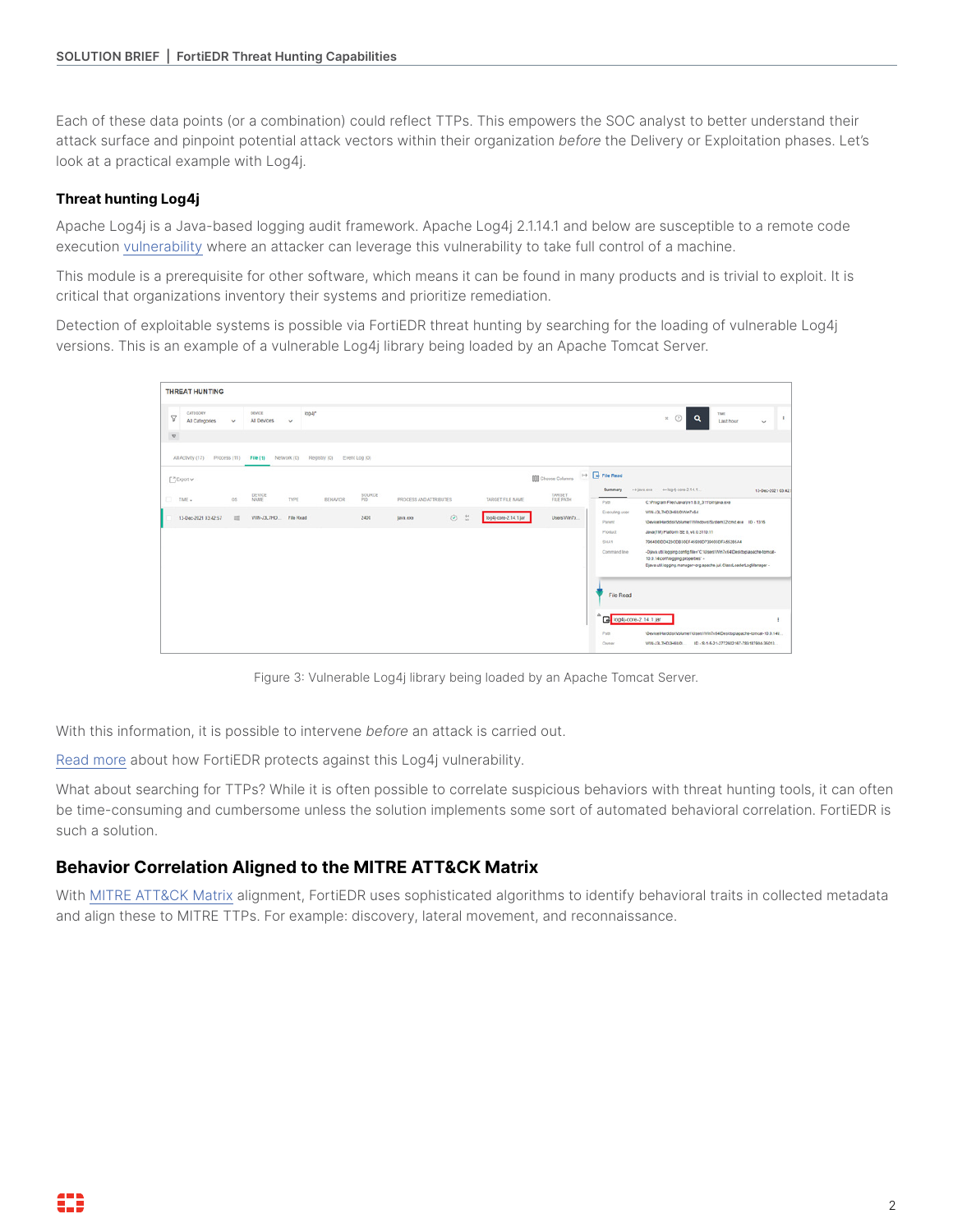| <b>THREAT HUNTING</b>                                |              |                                       |        |                                               |                     |                                                                                                    |                              |
|------------------------------------------------------|--------------|---------------------------------------|--------|-----------------------------------------------|---------------------|----------------------------------------------------------------------------------------------------|------------------------------|
| <b>CATEGORY</b><br>$\triangledown$<br>All Categories | $\checkmark$ | DEVICE<br>All Devices<br>$\checkmark$ |        | Enter a Lucene like syntax search expression, |                     | e.g. 'RemotelP: 10.151.121.130 OR RemotePort: 443', 'Source.File.ProductName: "microsoft windows"' |                              |
| $\Delta$                                             |              |                                       |        |                                               |                     |                                                                                                    |                              |
| Device Name (3)                                      | F            | <b>Type (29)</b>                      | F      | Behavior (14)                                 | $\equiv$ $\uparrow$ | Source Proces (256) 司                                                                              | <b>Source Process Signed</b> |
| win-2016-server                                      | 3.87M        | <b>Log Entry Created</b>              | 1.37M  | c2 communication                              | 3                   | 828.6K<br>system                                                                                   | Signed<br>4.41M              |
| win10 client6                                        | 2.42M        | Socket Connect                        | 1.25M  | system availability obs 3                     |                     | httpd.exe<br>645.7K                                                                                | $\Box$ Unsigned<br>654.6K    |
| lisahansen                                           | 157.2K       | Socket Close                          | 1.23M  | lateral movement                              | 14                  | 542.8K<br>tiworker.exe                                                                             |                              |
|                                                      |              | Value Read                            | 760.9K | <b>lolbin</b>                                 | 20                  | 406.8K<br>sqlservr.exe                                                                             |                              |
|                                                      |              | Socket Accept                         | 610.1K | reconnaissance                                | 59                  | 404.7K<br>fos server.exe                                                                           |                              |
|                                                      |              |                                       |        |                                               |                     |                                                                                                    | $\triangledown$ More (12)    |

Figure 4: Threat hunting behavioral TTPs aligned to MITRE ATT&CK Matrix.

This enables the SOC analyst to easily identify suspicious behavior that points to TTPs earlier in the kill chain without having to manually sift through the vast amounts of collected data.

While this capability is undoubtably useful, it still requires the SOC analyst to manually search for said behaviors. What if the desire is to be more proactive?

#### **Scheduled Queries**

Scheduled Queries are used to automatically run predefined threat hunting searches at recurring intervals. For example: scan all endpoints for reconnaissance behavior every 15 minutes. If this behavior is identified, generate a "Suspicious" event and notify the SOC team.

| Search query                                                                                                                                                                                                                                                                                                                                                                                                                                                                      | Q             | User | <b>EDF</b> ortinet |             | & Community | <b>6</b> Scheduled | Unscheduled         |
|-----------------------------------------------------------------------------------------------------------------------------------------------------------------------------------------------------------------------------------------------------------------------------------------------------------------------------------------------------------------------------------------------------------------------------------------------------------------------------------|---------------|------|--------------------|-------------|-------------|--------------------|---------------------|
| <b>Delete</b><br>$\circledR$ Set state $\vee$                                                                                                                                                                                                                                                                                                                                                                                                                                     |               |      |                    |             |             |                    |                     |
| n<br><b>NAME</b>                                                                                                                                                                                                                                                                                                                                                                                                                                                                  |               |      |                    | MATCHES (?) | DEVICES -   | LAST RESULT +      | <b>REPEAT EVERY</b> |
| $\begin{array}{c} \nabla \cdot \mathbf{V} \nabla \cdot \mathbf{V} \nabla \cdot \mathbf{V} \nabla \cdot \mathbf{V} \nabla \cdot \mathbf{V} \nabla \cdot \mathbf{V} \nabla \cdot \mathbf{V} \nabla \cdot \mathbf{V} \nabla \cdot \mathbf{V} \nabla \cdot \mathbf{V} \nabla \cdot \mathbf{V} \nabla \cdot \mathbf{V} \nabla \cdot \mathbf{V} \nabla \cdot \mathbf{V} \nabla \cdot \mathbf{V} \nabla \cdot \mathbf{V} \nabla \cdot \mathbf{V} \nabla \cdot \mathbf$<br>reconnaissance | scan scouting |      |                    | $\Omega$    | $\circ$     |                    | 4 15 minute         |

Figure 5: Threat hunting Scheduled Queries.

When fully utilized, these features enable SOC teams to identify potential attacks earlier in the kill chain and greatly reduce the mean time to detection (MTTD). What about post-attack? How does threat hunting help with incident investigation and reducing mean time to remediation (MTTR)?

# **Threat Hunting Later in the Kill Chain**

Post-attack, threat hunting can assist in "following the breadcrumbs" and identifying patient zero, peering back days, weeks, or even months. While the [FortiEDR Forensics suite](https://docs.fortinet.com/document/fortiedr/5.1.0/administration-guide/843095/introduction) provides much of the answer with patented code-tracing technology, threat hunting is also an essential component.

While investigating an event, FortiEDR provides an intuitive experience with contextualized threat hunting hyperlinks, enabling the SOC analyst to quickly retrieve the information required.

| mshta.exe (1 event) |                  |                                         |                         | <b>Malicious</b>              |              |                 | 21-Jan-2022, 10:22:00 21-Jan-2022, 16:27:10 | Threat Hunting |
|---------------------|------------------|-----------------------------------------|-------------------------|-------------------------------|--------------|-----------------|---------------------------------------------|----------------|
|                     | 14908711 GroupXX |                                         | iavascript:a=GetObiect( | <b>Malicious</b>              | 43.129.77.24 |                 | 21-Jan-2022, 10:22:00 21-Jan-2022, 16:27:10 | Ø S            |
| $\mathbf{r}$        | Logged-in User:  | Process owner:                          |                         | Certificate: Process path:    |              | Raw Data Items: |                                             | ⊺lm            |
|                     |                  | GROUPXX\Lisa.Hansen GROUPXX\Lisa.Hansen | Signed                  | C:\Windows\System32\mshta.exe |              |                 |                                             |                |

Figure 6: Contextualized threat hunting, Events view.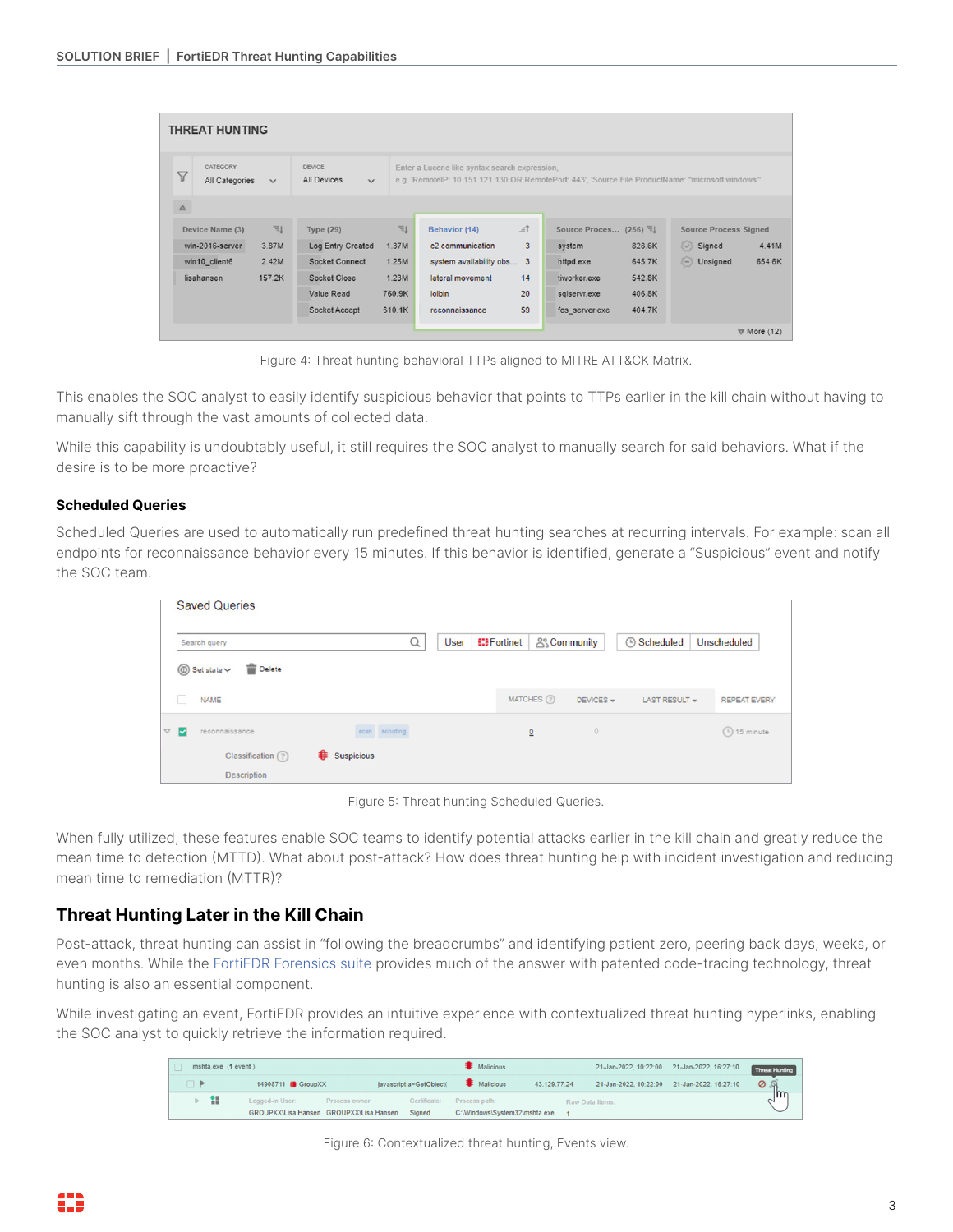| Event 1306856<br>3588c858b160c51c097e                                                     |                                |                                                                                                                                                |                                |                     |                                |                                                                  |                       |
|-------------------------------------------------------------------------------------------|--------------------------------|------------------------------------------------------------------------------------------------------------------------------------------------|--------------------------------|---------------------|--------------------------------|------------------------------------------------------------------|-----------------------|
| Add Exception and Retrieve <b>D</b> Remediate <b>Q Isolate</b> . C Export                 |                                |                                                                                                                                                |                                |                     |                                | Raw Data Items: All                                              | Selected   1/1        |
| <b>DEVICE</b><br><b>OS</b>                                                                | PROCESS                        | <b>CLASSIFICATION</b>                                                                                                                          | <b>DESTINATION</b>             |                     | <b>RECEIVED</b>                | <b>LAST SEEN</b>                                                 |                       |
| FEDR-Win11-Pro<br>Windows 11 Pro                                                          | 3588c858b160c51c097            | Malicious                                                                                                                                      | Modify OS Settings             |                     | 18-Feb-2022, 11:05:37          | $\circ$ $\circ$<br>18-Feb-2022, 11:05:37                         |                       |
| RAW ID: 451779779<br>Process Type: 32 bit                                                 | Certificate: Unsigned          | Process Path: \Device\HarddiskVolume3\Users\Nathaniel\Desktop\Samples\gc5\3588c858b160c51c097eb95a1228a7f4fe1152155b94896133e29d8550faea2d.exe |                                |                     |                                | User: FEDR-Win11-Pro/Nathaniel                                   | Count: 1              |
|                                                                                           |                                |                                                                                                                                                |                                |                     |                                |                                                                  |                       |
|                                                                                           |                                |                                                                                                                                                |                                |                     |                                |                                                                  |                       |
| <b>PARENT PROCESS CREATION</b><br><b>PARENT PROCESS CREATION</b>                          | <b>PARENT PROCESS CREATION</b> | <b>PARENT PROCESS CREATION</b>                                                                                                                 | <b>PARENT PROCESS CREATION</b> |                     | <b>PARENT PROCESS CREATION</b> | <b>PARENT PROCESS CREATION</b><br><b>THREAD CREATION</b>         | CREA                  |
| <b>THREAD CREATION</b>                                                                    |                                |                                                                                                                                                |                                |                     |                                |                                                                  |                       |
| Process ID: 3976 .Q                                                                       | Company:                       |                                                                                                                                                | <b>Product:</b>                |                     |                                | Process Hash (SHA-1):   A438ED9AF1FDD8EC0B0BCAD91F382854D0B24DF6 |                       |
| Source Process:  c097eb95a1228a7f4fe1152155b94896133e29d8550faea2d exe Description:       |                                |                                                                                                                                                | Comments:                      |                     |                                | Process Owner: FFDR-Win11-ProWatbaniel                           |                       |
| <b>Target</b>                                                                             | Version                        |                                                                                                                                                | Command Line:                  |                     |                                |                                                                  |                       |
| EXECUTABLE FILE NAME                                                                      | <b>WRITABLE</b>                | <b>CERTIFICATE</b>                                                                                                                             | <b>REPETITIONS</b>             | <b>BASE ADDRESS</b> | <b>END ADDRESS</b>             | <b>HASH</b>                                                      | <b>Threat Hunting</b> |
| Main - plSamples/gc5/3588c858b160c51c097eb95a1228a7f4fe1152155c94896133e29c8550faea2d.exe | No.                            | Unsigned                                                                                                                                       |                                |                     |                                | A438ED9AF1FDD8EC0B0BCAD91F382654D0B24DF6                         | $\Sigma$ .            |
| \Device\HarddiskVolume3\Windows\System32\wow64.dll<br>$\Box$                              | No                             | Signed                                                                                                                                         | $\lambda$                      | 0x7ffd4bd80000      | 0x7f54bdd7000                  | 24C66075F8E5A0EAA6D713DC40D769B61046CDA2                         |                       |
| $\Box$<br>\Device\HarddiskVolume3\Windows\System32\wow64cpu.dll                           | No                             | Signed                                                                                                                                         | $\overline{2}$                 | 0x77c30000          | 0x77c39000                     | 32880214490093642750E05CBE65E712B2D1138B                         |                       |
| $\Box$<br>\Device\HarddiskVolume3\Windows\System32\wow64.dll                              | No.                            | Signed                                                                                                                                         | $\overline{\mathbf{3}}$        | 0x7ffd4bd80000      | 0x7f64bdd7000                  | 24C66975F8E5A0EAA6D713DC40D769B61046CDA2                         |                       |
| $\Box$<br>\Device\HanddiskVolume3\Windows\System32\ntdll.dll                              | No.                            | Signed                                                                                                                                         | n.                             | 0x7ff64dc20000      | 0x7ffd4de27000                 | 9B5B20D550755599C72A95A19AB1FCDFA9555205                         |                       |
| 口<br>Runtime Generated Code                                                               | No.                            | Unsigned                                                                                                                                       |                                | 0x400000            | 0x428000                       | 38E94FA452FA85BBA39EDBC50CA8F602FEF4C972                         |                       |

Figure 7: Contextualized threat hunting, Forensics view.

It is also possible to scan all (or selected) endpoints for specific traces of an attack—detonated samples, encryption activity, command and control (C2) communication, etc. These can all be used to trace back to the point of origin: patient zero.

In the following example, an identified threat has been traced back to the use of [Mimikatz](https://attack.mitre.org/software/S0002/), a tool commonly used by threat actors to steal credentials and elevate privileges. Using threat hunting, all uses of Mimikatz can be queried while sorting by date and time.

In this case, the first use of mimikatz.exe is quickly identified with a "File Create" activity. This search also indicates the machine and user originally compromised.

|                        |                             | <b>THREAT HUNTING</b> |                                     |                              |                                                 |                 |                        |                            |         |               |                         |                             |                           |                                      |                                                                                                                     |                           |                                 |
|------------------------|-----------------------------|-----------------------|-------------------------------------|------------------------------|-------------------------------------------------|-----------------|------------------------|----------------------------|---------|---------------|-------------------------|-----------------------------|---------------------------|--------------------------------------|---------------------------------------------------------------------------------------------------------------------|---------------------------|---------------------------------|
| $\triangledown$        | CATEGORY                    | All Categories v      | <b>DEVICE</b><br><b>All Devices</b> | $\checkmark$                 | mimikatz.exe                                    |                 |                        |                            |         |               |                         |                             |                           |                                      | $*$ $\circledcirc$<br>$\alpha$                                                                                      | TIME.<br>Time range       | $\mathbf{H}$<br>$\checkmark$    |
| $\boldsymbol{\nabla}$  | All Activity (15)           | Process (8)           |                                     |                              | File (7) Network (0) Registry (0) Event Log (0) |                 |                        |                            |         |               |                         |                             |                           | 1+ <b>C</b> File Create              |                                                                                                                     |                           |                                 |
| [ <sup>3</sup> Exporty |                             | CATEGOI TIME ^        | <b>OS</b>                           | <b>DEVICE</b><br><b>NAME</b> | TYPE                                            | <b>BEHAVIOR</b> | PROCESS AND ATTRIBUTES |                            |         | <b>TARGET</b> | <b>EVENT ATTRIBUTES</b> |                             | <b>III</b> Choose Columns | Summary<br>$\frac{1}{2}$             | ++ rundit32 exe ++ mimikatz exe<br><b>Disconnected</b><br>Status                                                    | Internal IP 192.168.0.132 | 22-Nov-2021 11:51:0             |
|                        | в                           | 22-Nov-2021 11:5      | $\mathbb{R}^2$                      | win10-local                  | <b>File Create</b>                              |                 | rundl132 exe           | $\odot$ $\frac{u}{u}$      |         | mimikatz.exe  | SOURCE PID<br>2908      | PATH<br>mimikatz exe        | HASH                      | win 10-local                         | Up time 1h, 48min, 16sec                                                                                            |                           | ٠                               |
| a.                     | B                           | 22-Nov-2021 11:5      | $\mathbb{Z}$                        | win10-local                  | File Write                                      |                 | rundit32.exe           | $\odot$ $\frac{a}{n}$      |         | mimikatz.exe  | SOURCE PID<br>2908      | PATH<br>mimikatz exe        | HASH                      | $\mathbf{D}$ rundli32.exe            | PID-2908 TID-3876                                                                                                   | $\odot$                   | $\frac{64}{16}$<br>$\mathbf{r}$ |
| σ.                     | $\Box$                      | 22-Nov-2021 11:5      | $\mathbb{Z}$                        | win10-local                  | File Read                                       |                 | explorer.exe           | $\odot$ $\frac{\omega}{m}$ |         | mimikatz exe  | SOURCE PID<br>3240      | PATH<br>mimikatz.exe        | HASH                      | Path<br>Executing user               | C:\Windows\System32\rundll32.exe<br><b>INTERNALVoetrov</b>                                                          |                           |                                 |
| a.                     | в                           | 22-Nov-2021 12:0      | $\mathbb{Z}$                        | win10-local                  | File Read                                       |                 | cmd.exe                | $\odot$ $\frac{u}{u}$      |         | mimikatz exe  | SOURCE PID<br>6948      | PATH<br>mimikatz.exe        | HASH                      | Parent<br>Product                    | \Device\HarddiskVolume3\\/\indows\System32\mmc.exe ID - 2408<br>Microsoft® Windows® Operating System. v10.0.10586.0 |                           |                                 |
| o.                     | $\Box$                      | 22-Nov-2021 12:0      | $\mathbb{R}^n$                      | win10-local                  | <b>File Delete</b>                              |                 | cmd.exe                | $\odot$                    | $^{64}$ | mimikatz.exe  | SOURCE PID<br>6945      | PATH<br>mimikatz.exe        | HASH                      | 5HA1                                 | 2348C635B0D333FAF314F0A1FA091CCA0B1996CD                                                                            |                           |                                 |
| a.                     | $\Box$                      | 22-Nov-2021 12:0      | $\mathbb{Z}$                        | win10-local                  | <b>File Create</b>                              |                 | rundl132.exe           | $\odot$                    | $-64$   | mimikatz.exe  | SOURCE PID<br>2908      | <b>PATH</b><br>mimikatz exe | HASH                      | File Create                          |                                                                                                                     |                           |                                 |
| α.                     | B                           | 22-Nov-2021 12:0      | $\mathbb{R}^n$                      | win10-local                  | File Write                                      |                 | rundl132.exe           | $\odot$                    | $-64$   | mimikatz.exe  | SOURCE PID<br>2908      | <b>PATH</b><br>mimikatz.exe | HASH                      | $\overline{\mathbb{G}}$ mimikatz.exe |                                                                                                                     |                           | ÷                               |
| α.                     | $\mathfrak{m}$              | 22-Nov-2021 12:1      | $\mathbb{Z}$                        | win10-local                  | Executable                                      |                 | mimikatz.exe           | $\blacksquare$             | $-64$   | mimikatz.exe  | SOURCE PID<br>2604      | PATH<br>mimikatz exe        | HASH<br>D1F7832035C       | Path.                                | \Device\HarddiskVolume3\mimikatz.exe                                                                                |                           |                                 |
|                        | <b><i>Charles Carry</i></b> |                       |                                     |                              |                                                 |                 |                        |                            |         |               | <b>CONTRACT PUP</b>     | <b>CATAL</b>                | 114,014                   |                                      |                                                                                                                     |                           |                                 |

Figure 8: Using threat hunting to find patient zero.

Upon stumbling across a suspicious file, it is also possible to either remediate (delete) or retrieve it for further analysis offline.



Figure 9: Threat hunting retrieve and remediate options.